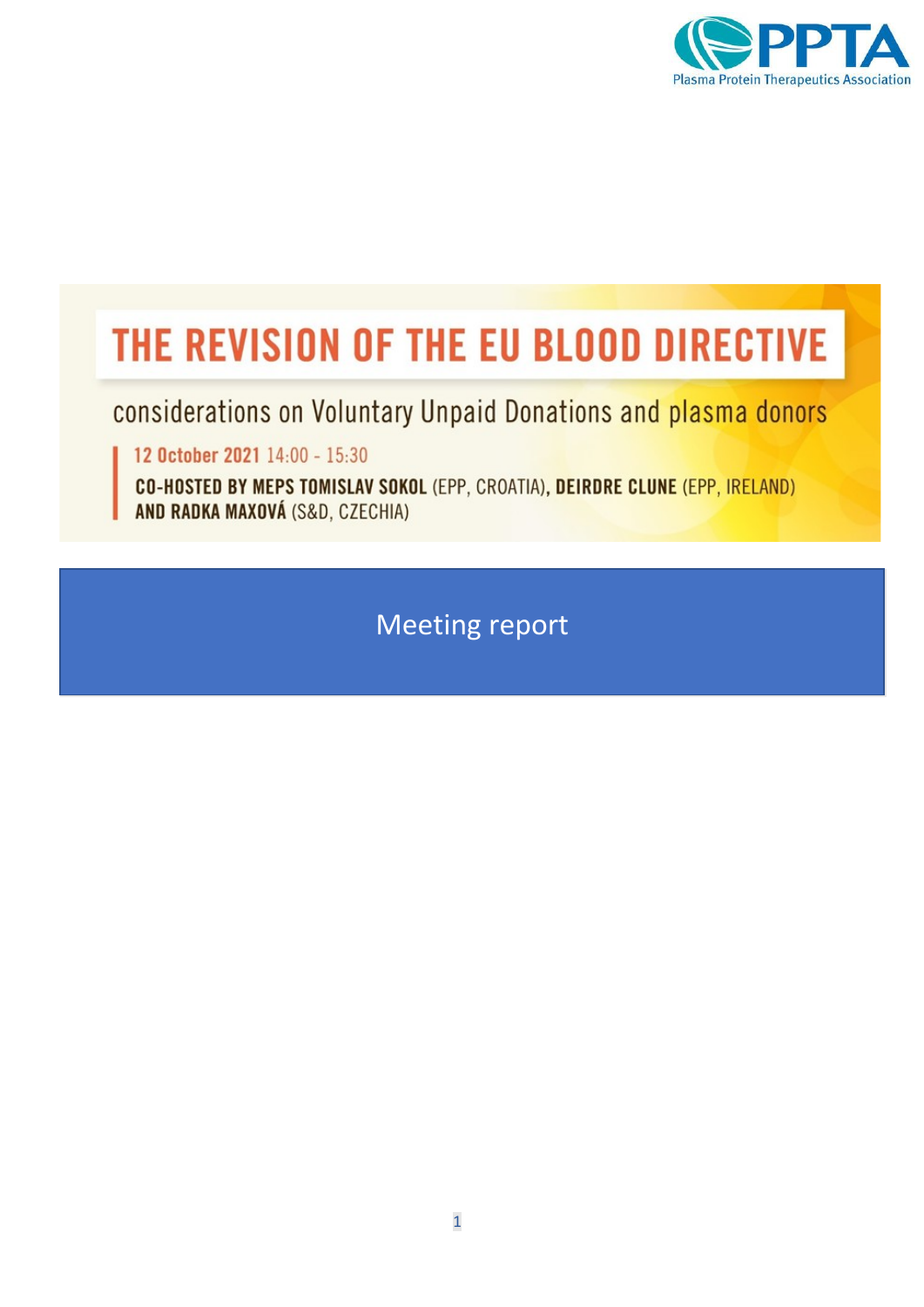

|      | <b>EXECUTIVE SUMMARY</b>                                                                                               |    |
|------|------------------------------------------------------------------------------------------------------------------------|----|
|      | 1. WELCOME & INTRODUCTION                                                                                              | 5. |
|      | 2. SETTING THE SCENE                                                                                                   |    |
| 2.1. | DH BIO INTERPRETATION GUIDE ON THE PRINCIPLE OF PROHIBITION OF FINANCIAL GAIN ON SOHOS AND<br>THE FIXED RATE ALLOWANCE |    |
| 2.2. | VIEW ON ACCEPTABLE ENCOURAGEMENT MODELS FOR PLASMA DONORS                                                              | 8  |
| 3.   | <b>DISCUSSION AND Q&amp;A</b>                                                                                          | 9  |
|      | 4. CONCLUDING REMARKS                                                                                                  | 14 |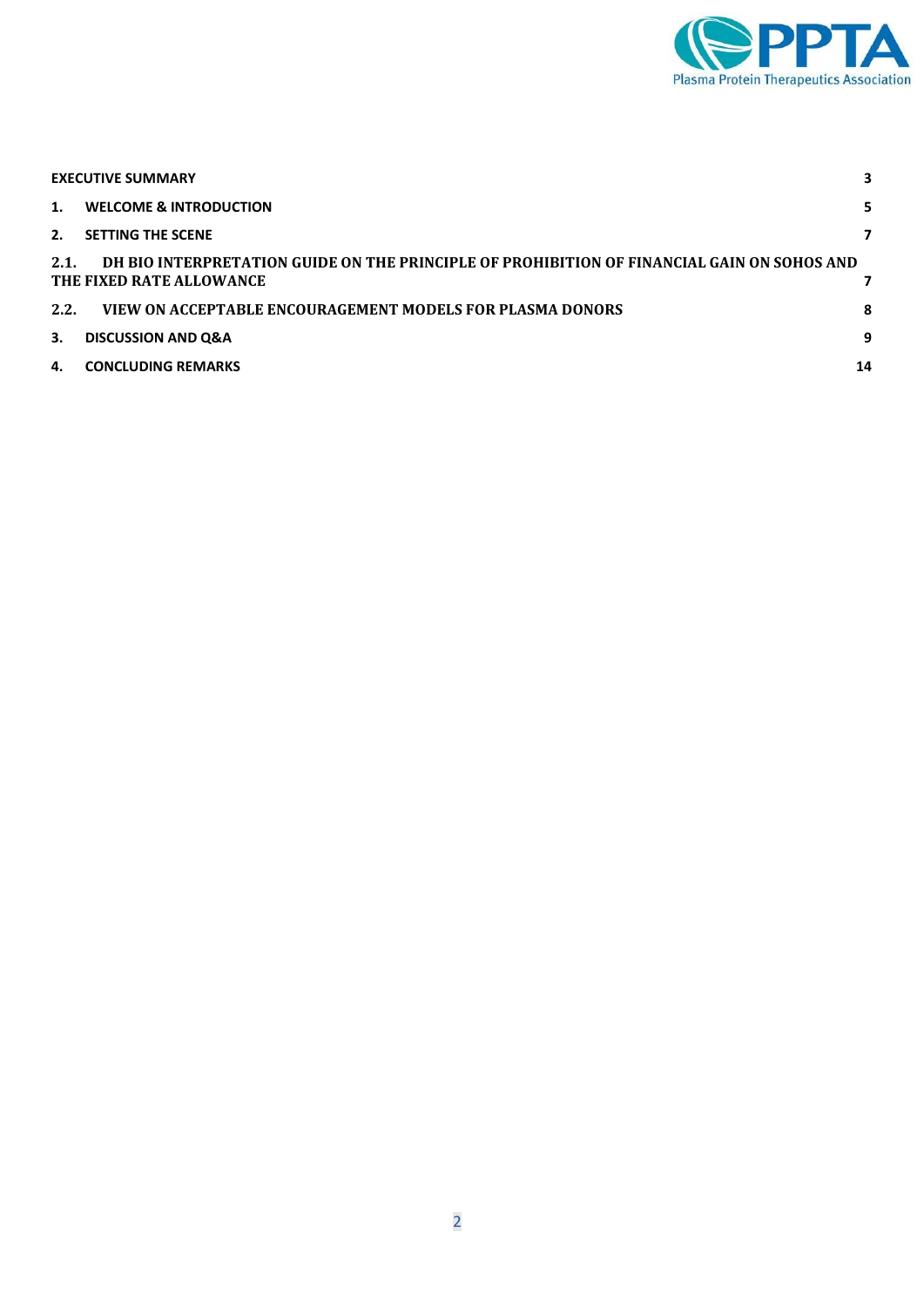

#### <span id="page-2-0"></span>Executive Summary

The online event entitled "*The revision of the EU Blood Directive: consideration on Voluntary Unpaid Donations and plasma donors",* co-hosted by Members of the European Parliament (MEPs) Tomislav Sokol (EPP, Croatia), Deirdre Clune (EPP Ireland) and Radka Maxová (S&D, Czechia) and moderated by Peter O'Donnell, a Freelance reporter, took place on 12 October 2021

The roundtable event included presentations from bioethics experts, as well as Q&A interactions with policymakers and representatives from patient organisations, donor organisations, not-for-profit blood establishments and industry (public and private sectors).A summary of which is presented below.

The speaker panel consisted of the following representatives:

- Mr Lorenzo Montrasio Senior Scientific Officer Council of Europe/DH BIO, Staff member of secretariat; Former Head of Biological Medicines Unit at AIFA.
- Mr Richard Forde Scientific Programme Manager EDQM Secretary European Committee on Blood Transfusion(CD-P-TS)
- Dr Núria Terribas Vice Chair, Catalunya Bioethics Committee, and Executive Director, Víctor Grífols i Lucas Foundation

The Q&A discussion featured the following panellists:

- Mr Johan Prevot, Executive Director of the International Patient Organisation for Primary Immunodeficiencies (IPOPI)
- Dr Stefaan van der Spiegel, Head of Sector, Substances of Human Origin DG SANTE, European Commission
- Ms Catherine Hartmann, Executive Director of the European Blood Alliance (EBA)
- Mr Maarten van Baelen, Executive Director of PPTA Europe
- Dr Karin Magnussen, Medical Committee Chairwoman of IFBDO/FIODS.

MEPs Tomislav Sokol (EPP, Croatia), Deirdre Clune (EPP, Ireland) and Radka Maxová (S&D, Czech Republic) all highlighted the importance of finding compromise on how to collect more plasma in the EU. They also brought attention to the need for the EU to overcome its dependencies and begin thinking about European sufficiency when it comes to plasma supply. All co-hosting MEPs pointed to the evaluation of the EU's Blood, Tissues and Cells (BTC) Directives and the related revision process as the perfect opportunity for policymakers, stakeholders and experts to come together and resolve some of the most pressing issues related to the donations of plasma.

Mr Lorenzo Montrasio presented the viewpoint of the Council of Europe/ DH BIO on blood and blood donations in the context of the Oviedo Convention and the Guide on Prohibition of financial gain. During his presentation he made a specific point explaining that "The human body and its parts shall not, as such, give rise to financial gain". This principle is present both in the Charter of Fundamental Rights of the European Union (Article 3.2) and in the Oviedo Convention (art. 21). Provided that there is no financial gain as a result of donating, reimbursement of justifiable expenses (for example, travel, donation-related expenses) and compensation for loss of earnings (justifiable and acceptable) are compatible with the principle of the prohibition of financial gain. Reimbursement and compensation must not vary according to the final objective, be it for therapeutic or research purposes, nor according to the quality of what has been donated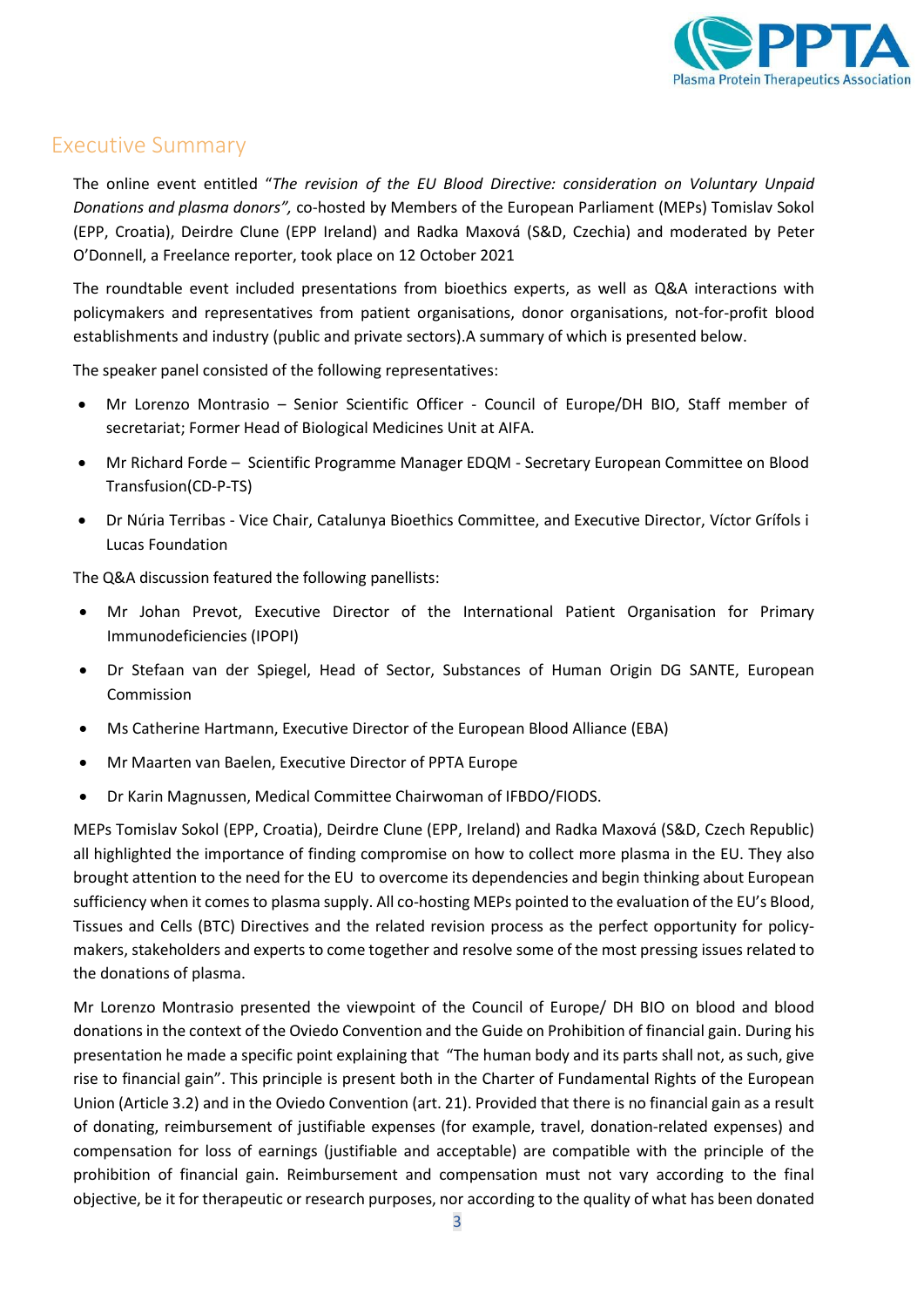

(blood, plasma or other blood component), or the outcome for the recipient. Reimbursement and compensation should not lead to inappropriate competition between establishments over donor recruitment. Ultimately, he underlined that justifiable fee for medical or related technical services rendered in connection with the donation, can be acceptable under the conditions provided by the Guide.

In his presentation, Mr Richard Forde, the scientific programme manager of European Directorate for the Quality of Medicines (EDQM), Council of Europe, went into details about the EDQM's Guide to the preparation, use and quality assurance of blood components, also known as the "Blood Guide" and reiterated, as well, the importance of the financial neutrality principle. He further went into detail about the work done by the EDQM in securing an adequate and safe plasma supply for European countries as well as the activities of the CD-P-TS and its role in supporting it.

Dr Núria Terribas, the Vice Chair of the Catalunya Bioethics Committee and Executive Director of the Grifols Foundation, spoke about the ethical considerations of blood and plasma donations and how they fit in with the Voluntary Unpaid Donations (VUD) principles, emphasizing the stark difference between compensation and incentives. She further highlighted the fact that the EU relies heavily on the imports of plasma from abroad as its own supplies are insufficient – a situation that was further exacerbated by the pandemic. She stressed that EU Member States have the ethical obligations to provide care for their patients and cover their needs – which happens to be in conflict with the strong rejection of any compensation being granted to donors. Another key point of Dr Terribas' speech was the differentiation between blood and plasma donations, especially in terms of their impact on donors, the donation process itself and the frequency with which one can donate.

The panel discussion was attended by **Mr Johan Prevot, Executive Director of the International Patient Organisation for Primary Immunodeficiencies (IPOPI), Dr Stefaan van der Spiegel from DG SANTE, Ms Catheérine Hartmann, Executive Director of the European Blood Alliance, Mr Maarten Van Baelen, Executive Director of PPTA and Dr Karin Magnussen, Medical Committee Chairwoman of IFBDO/FIODS.**

All speakers and panellists discussed the challenges for plasma collection in Europe in the context of the revision of the EU's Blood, Tissues and Cells Directives and presented their respective organisation's views on which would be the best approach for the EU to tackle the situation of insufficient plasma collection and its dependency on the US.

Mr Prevot presented the viewpoint of patient organisations and explained that what is needed is a patientcentred and solution-oriented approach to the Directive's revision. He highlighted the fact that over the past 20 years, patients' concerns have largely been ignored and called for a change of approach, hoping that policymakers and stakeholders can come to an agreement that will ultimately help patients receive the treatments which they need and deserve.

Dr van der Spiegel gave a brief explanation of how the EU Commission is approaching the BTC Directives and highlighted the complexity of the issues at hand. He further reiterated that there are a lot of different understandings of the VUD principles, and that it would be good to have more common clarity.

Ms Hartmann made an argument that there is no significant difference between blood and plasma donations in terms of commitment by donors and stated that there should be more investments in public sector donations.

Dr Magnussen echoed the sentiments shared by Ms Hartmann and explained that there is no need to introduce financial compensation for blood and plasma donations and stated that it is not possible for the public and private sectors to coexist in this field.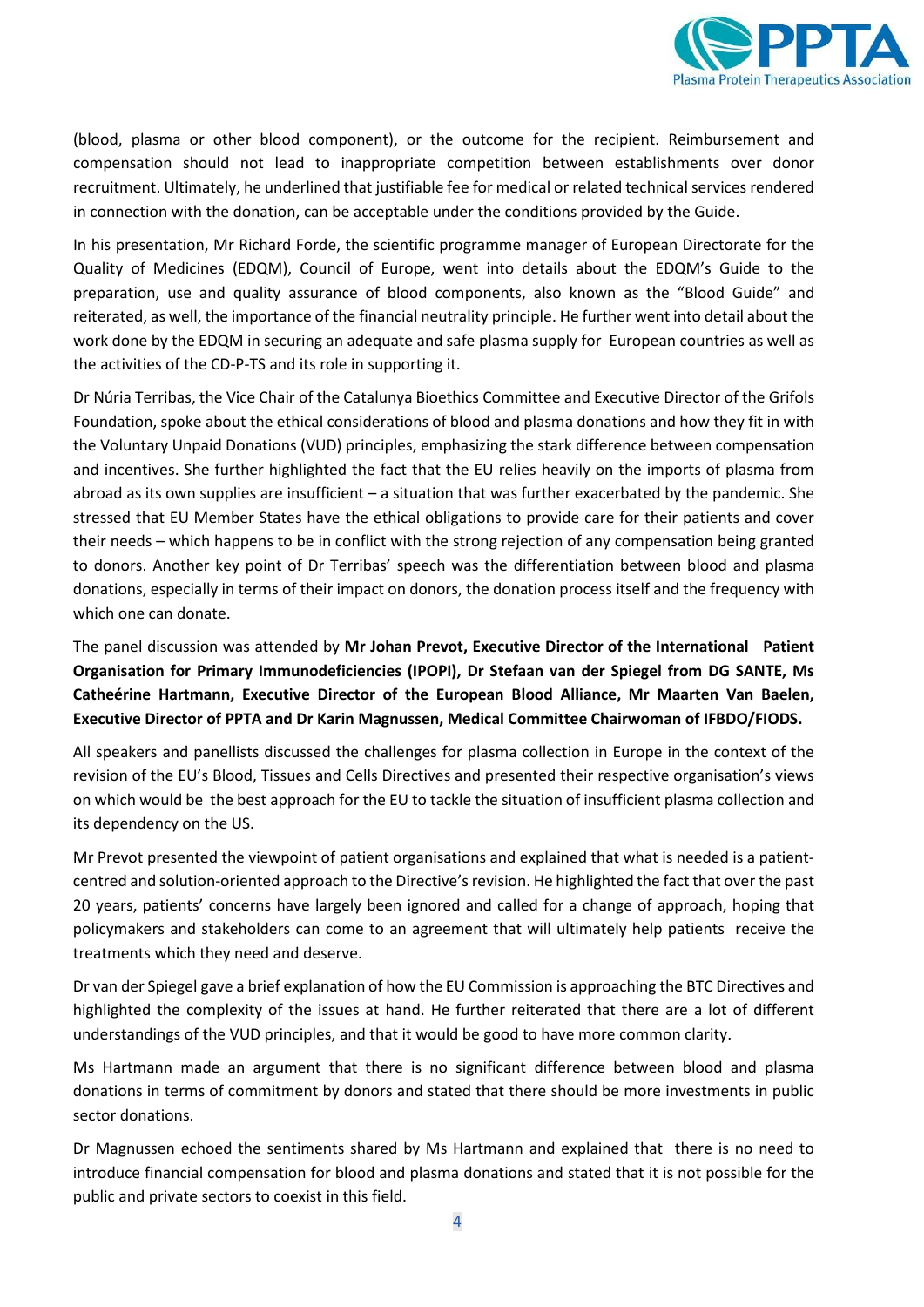

Mr van Baelen shared PPTA's view that compensation is compliant and complementary with the VUD principles. [1](#page-4-1) According to PPTA, plasma donors are not paid or remunerated for their donation, but they are volunteers. Volunteers can be compensated for their expenses, and plasma donors can also be compensated for their expenses and the inconvenience related to the donation. He further highlighted the fact that most EU Member States already provide some kind of compensation for donors. He further reiterated that out of all forms of compensation, a fixed-rate allowance is the most effective one in terms of incentivizing already motivated donors and able to increase plasma collection. [2](#page-4-2)

## <span id="page-4-0"></span>1. Welcome & Introduction



**MEP Deirdre Clune** thanked all speakers and participants for joining the online roundtable and underlined the importance of the topic of plasma donors and donations in the context of the revision of the EU Blood directive.

During her introductory speech, MEP Clune brought attention to the fact that the COVID-19 pandemic laid many of the problems in the EU's healthcare framework that have so far been brushed aside – most importantly in the current context, the EU's reliance on US-imported plasma.

She further underlined that this is an issue of the EU's strategic autonomy and that the bloc has the tools it needs in order to address it – highlighting

the fact that there are substantial differences between donating blood and donating plasma and that compensating donors for inconveniences is something that can be explored as a way to promote additional donations.

As she concluded her speech, MEP Clune called for attendees and stakeholders to make use of this opportunity, take a step back and reassess the EU's approach to plasma collection and make sure that patients receive the treatment they need while donors feel safe and secure.



**MEP Tomislav Sokol** began his introduction by highlighting the fact that the topic of blood and plasma donations is often overlooked in the EU as it is overshadowed by discussions on cancer or COVID-19. Nonetheless, he stressed that this discussion is vital for thousands of patients across the EU.

MEP Sokol explained that while the EU's lack of competences in the field of healthcare is often used as an excuse to not take action, when it comes to donations of blood and plasma, this is not the case. In fact, the EU is uniquely positioned to have a positive impact in this space, and it can and should do what it can to protect patients and vulnerable communities.

<span id="page-4-1"></span> $1$  Commission staff working document on the implementation of the principle of voluntary and unpaid donation for human blood and blood components as foreseen in Directive 2002/98/EC on setting standards of quality and safety for the collection, testing, processing, storage and distribution of human blood and blood components and amending Directive 2001/83/EC. https://eur-lex.europa.eu/legalcontent/en/TXT/?uri=CELEX:52016SC0130

<span id="page-4-2"></span><sup>2</sup> Vintura White Paper: Key economic and value considerations for plasma-derived medicinal products (PDMPs) in Europe. <https://bit.ly/VINTURA>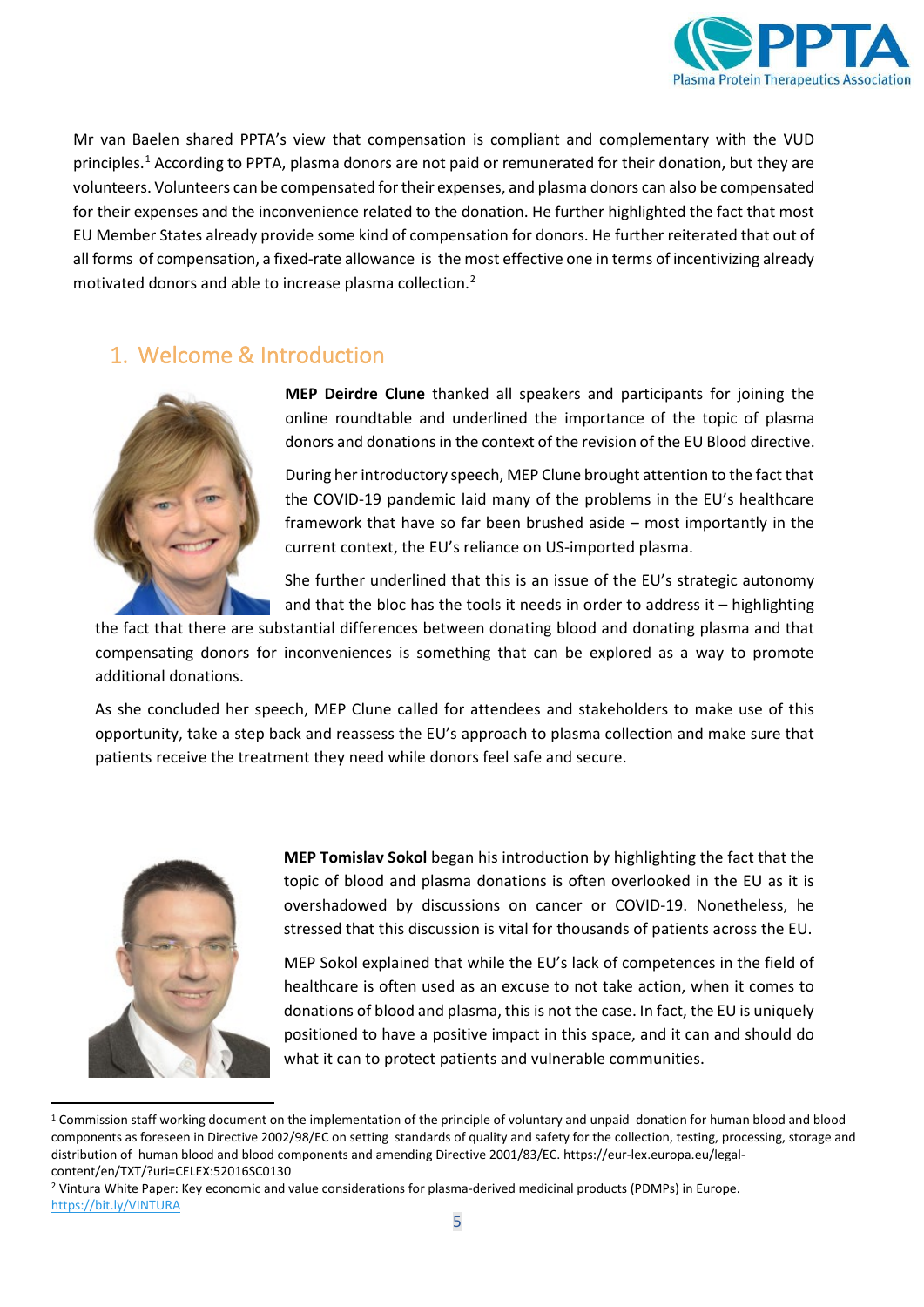

MEP Sokol highlighted the importance of EU's strategic autonomy in the field of healthcare, pointing to the disruptions of supply chains and the lack of medicinal products during the pandemic which adversely impacted thousands of citizens and ultimately costed lives. In conclusion, MEP Sokol claimed that the EU can do more to enforce its high standards while simultaneously severing its dependence on foreign countries, such as the US, thereby making sure that patients in the EU get access to the best products available as fast as possible.



**MEP Radka Maxová** opened the discussion by thanking the speakers and participants for attending an event that can contribute substantially to helping citizens and patients across the EU have better access to life-saving products.

She pointed to her previous experiences working with patients from the primary immune-deficiency community and acknowledging plasma donors on World Blood Donor Day in 2021; she also highlighted her understanding of the problems that the patients face each day and how EU's dependencies on third countries makes them particularly vulnerable during times of crises.

MEP Maxová further elaborated that the EU legal framework is unable in its current form to address the issues at hand. The current insufficiencies present a challenge that must be solved in order to address the needs and expectations of patients and citizens.

Before concluding, MEP Maxová made special mention of the importance of finding common ground, reaching out to all relevant stakeholders; she also pointed to the soon-to-be appointed rapporteur MEP and shadow rapporteurs MEPs for the EU's Blood, Tissues and Cell Directive to begin their work, as it is only through a wide-ranging compromise that mutually-beneficial solutions can be found.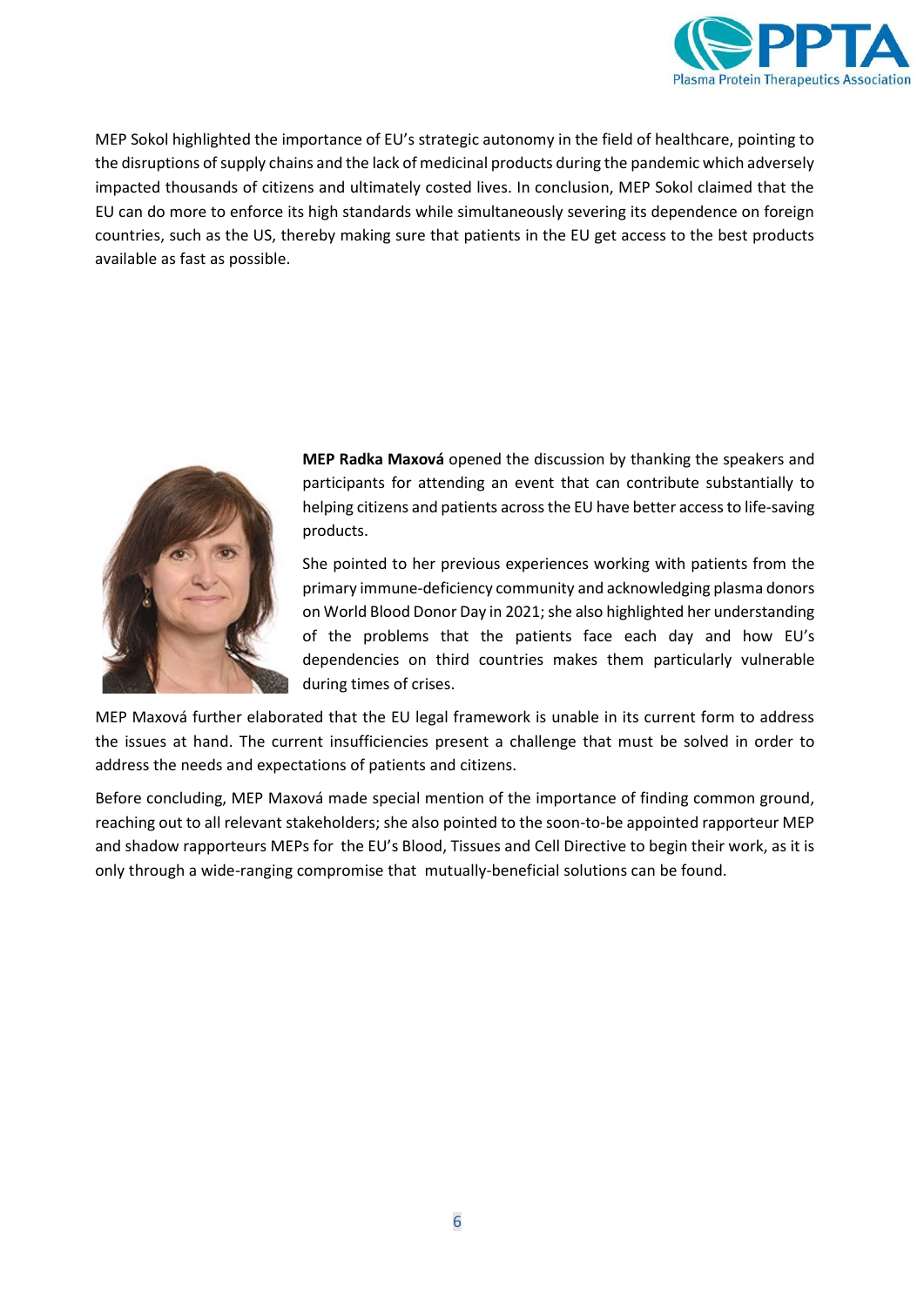

# <span id="page-6-0"></span>2. Setting the scene

#### <span id="page-6-1"></span>2.1. DH BIO interpretation guide on the principle of prohibition of financial gain on SOHOs and the fixed rate allowance

**Mr Lorenzo Montrasio, Council of Europe/ DH BIO,** gave an overview of the [Oviedo Convention](https://rm.coe.int/168007cf98) and the Guide on Prohibition of financial gain in the context of blood and blood donations. He explained that the Convention on the Protection of Human Rights and Dignity of the Human Being with regard to the Application of Biology and Medicine is the only binding international instrument in this field and serves as a global reference for many institutions including the United Nations and the European Court of Human Rights. Mr Montrasio further highlighted two articles from the Convention – namely Article 3, concerning the Equitable access to healthcare and Article 21 focusing on the prohibition of financial gain.

In the context of Article 3, the Council of Europe is currently preparing to draft a set of Guidelines for equitable access to healthcare resources in a context of scarcity while the provisions of Article 21 are further examined under DH BIO's Guide on the implementation of the principle of prohibition of financial gain with respect to the human body and its parts from living or deceased donors. The goal of the Guide is to clarify some concepts and facilitate the implementation of Article 21 which ensures the respect of donors' dignity and their human rights. Mr Montrasio elaborated that abiding by Article 21 contributes to the promotion of altruistic donations and the safety and quality of donations.

Mr Montrasio further explained the definition of financial gains and what they constitute according to the Oviedo Convention's framework. He highlighted that the prohibition of "financial gains" includes inkind payments and incentives to living donors and third parties. "Financial gain" may have the effect of influencing the most vulnerable people in society and expose them to exploitative actions. He clarified that, if there is no financial gain as a result of donating, reimbursement of justifiable expenses (for example, travel, donation-related expenses) and compensation for loss of earnings (justifiable and acceptable) are compatible. Justifiable fee for medical or related technical services rendered in connection with the donation, can be acceptable under the conditions provided by the Guide.

Most importantly, in his view it is vital to ensure that donations remain financially neutral – meaning that there is no financial gain as a result of donating.

He further went into detail about the fixed-rate compensation scheme outlined in Article 21. Mr Montrasio gave an explanation of how it works and what are some of the rules that it abides by, including:

- Conditions of its implementation must be provided for under national law
- The upper limit for compensation must be specified by law or established by an independent body set up in accordance with national law.
- Must be transparent
- Must not act as an inducement to donate.
- Measures should be in place to minimise the risk of harm to donors which may result from the donation scheme, such as national registers or traceability systems to limit how frequently a person can donate.

Mr Montrasio clarified that the fixed-rate compensation scheme must be a transparent system aiming to facilitate practicalities connected with reimbursement and compensations of real individual expenses and loss of earnings.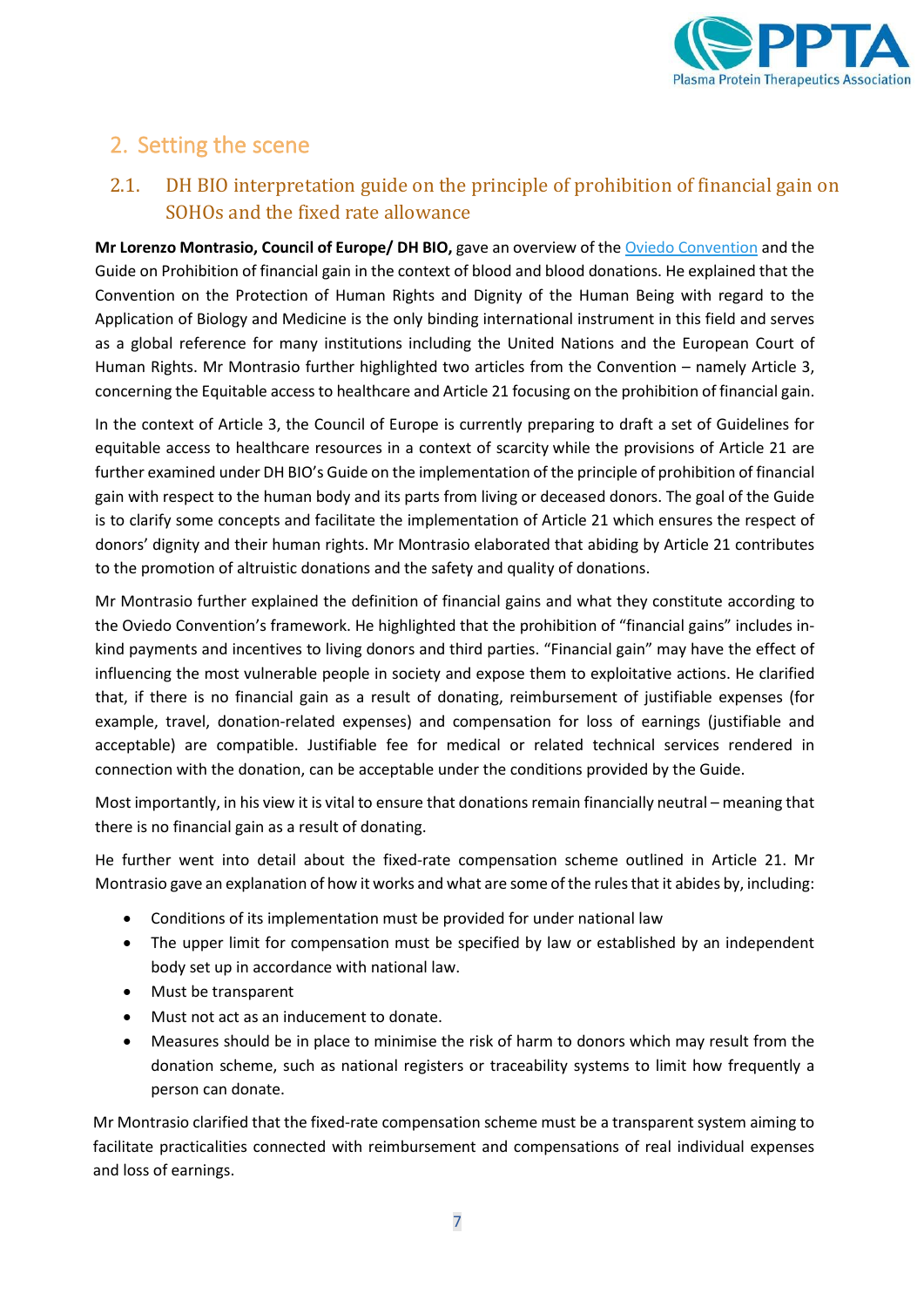

In conclusion Mr Montrasio underlined that the Oviedo Convention provides a legal framework for protecting vulnerable persons, while the Guide for the implementation of the principle of prohibition of financial gain serves as a pillar to ensure its clarity and implementation. The Guide clarifies that compensating plasma donors with a fixed-rate scheme is compatible with the principle of art. 21 of the Oviedo Convention only if all the conditions set in the guide are met.

**Mr Richard Forde**, Secretary of CD-P-TS, went into the details about the Council of Europe / EDQM activities in the field of blood transfusions. He highlighted the three main guiding principles of the CD-P-TS, namely Voluntary Non-remunerated Blood Donations (VNRBD), mutual assistance and the protection of donors and recipients. He further gave an overview of the CD-P-TS' activities, which include the development of legal instruments, technical standards and policies (such as the Guide to the preparation, use and quality assurance of blood components, also known as he "Blood Guide"), monitoring data and best practices and other activities that support the implementation of technical standards and EU legislation.

On VNRBD, Mr Forde highlighted the relevant standard of the Blood Guide, which refers to to the principles set out in the Oviedo convention as well as the Council of Europe Recommendation No. (R95) 14 which gives a detailed definition of what constitutes a donation that is considered voluntary and non remunerated.

In the field of plasma donations, Mr Forde first highlighted the Council of Europe / EDQM Plasma Supply Management Symposium which involved key stakeholders in the field of blood transfusions and plasmaderived medicinal products both from the public and private sectors. The highlights from the Symposium, reported by Mr Forde, included a focus on Europe's strategic independence of plasma and donor protection and fit into the Council of Europe / EDQM overall approach to promoting safe plasma collection.

Mr Forde went on to underline the importance of the principles set out in the Oviedo convention regarding financial neutrality and ensuring the safety of donors and recipients in the context of plasma donations and explained that the CD-P-TS, under the coordination of the EDQM secretariat, will continue to perform activities to support safe plasma donation in Europe, working towards ensuring Europe's strategic independence in the field and supporting awareness-raising campaigns on the need for plasma across Europe.

#### <span id="page-7-0"></span>2.2. View on acceptable encouragement models for plasma donors

**Dr Núria Terribas, Vice-Chair of the Catalonia Bioethics Committee**, **and Executive Director, Víctor Grífols i Lucas Foundation,** began her presentation with providing background to the EU context of plasma supply. She explained that EU's patients are heavily reliant on imports from abroad with 30% of plasma coming from the US. This situation was only worsened by the pandemic, as healthcare systems were forced to prioritize among patients and pathologies.

Dr Terribas explained that Member States are ethically obliged to provide care to patients and cover their health needs by complying with the principles of bioethics – including non-maleficence, beneficence, autonomy and justice.

She further went on to elaborate on the current interpretation of VUD in Europe, describing it as one that introduces a far too rigid interpretation of altruism and discarding compensation models for donations. Dr Terribas then underlined that under the present definitions of altruism, it has become clear that the EU can't collect enough plasma and that by introducing some sort of compensation for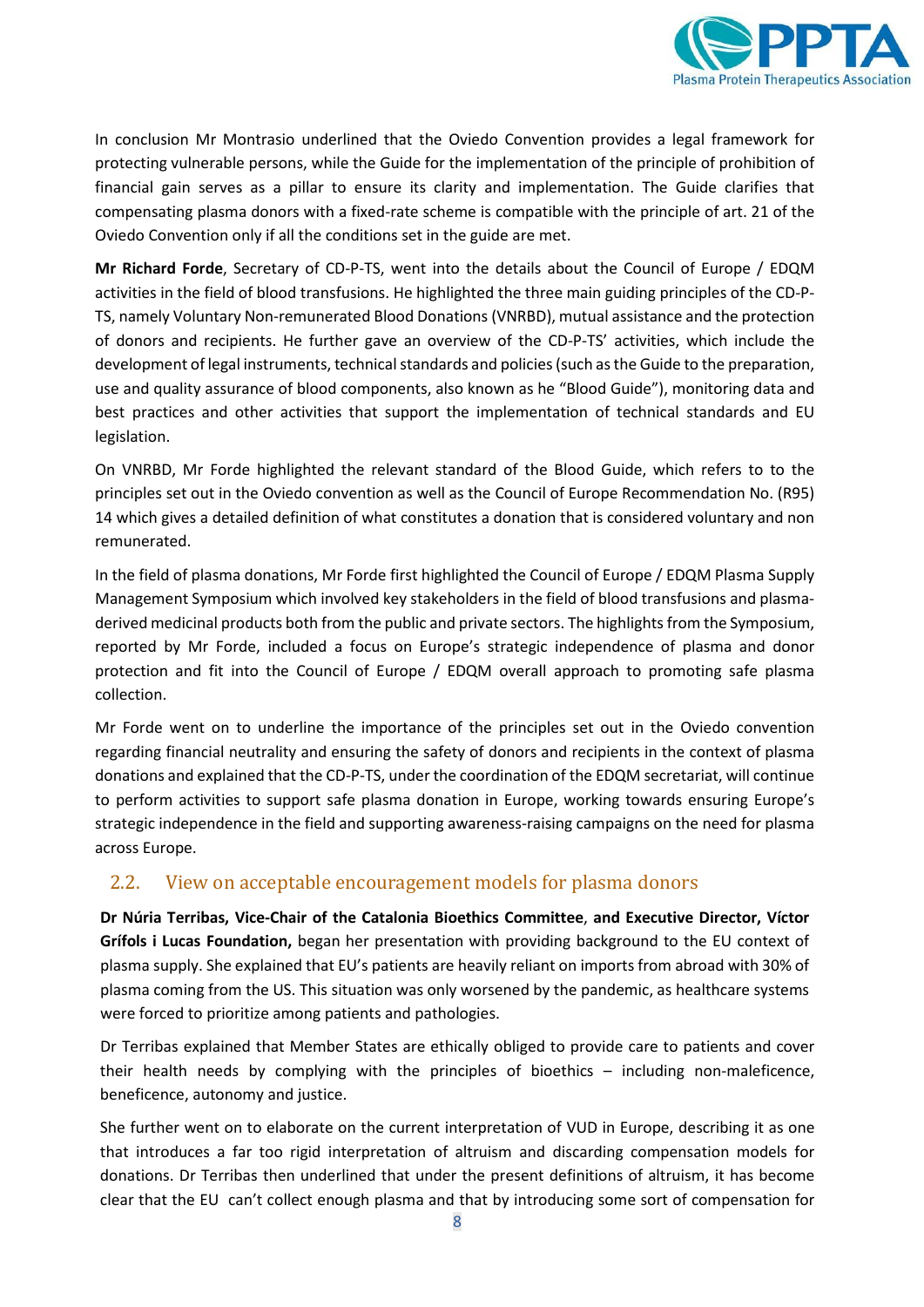

donors this wouldn't eliminate neither the "goodness" nor the solidarity of the donation.

According to Dr Terribas, there must be a major re-think take place on how the EU should approach the issue of plasma collection. She explained that first and foremost it should be understood that there are vast differences between blood and plasma donations (in terms of frequency of donations, the longer donation process of plasma, which takes around 90 minutes, as well as the accompanying costs and expenses). Furthermore, she reiterated the position that these donations must not lead to a financial loss for the donors – which also touches to the ethical questions whether it is fair to ask donors for their efforts without any return and compensation. Dr Terribas asked whether societies should accept to limit the availability of medicines or accept a different way of defining altruism. Whether it is fair to solve the supply problem by accessing plasma obtained in other countries where donors are compensated directly.

The answer, according to Dr Terribas, lies in being flexible, especially in the course of changing circumstances. She also mentioned that the Article 3 of the Oviedo Convention clearly states that parties should take appropriate measures in order to provide citizens with equitable access to healthcare opportunities. To address and facilitate plasma collection it is important to look towards the possibilities of compensation and according to Dr Terribas it is vital to differentiate between "compensation" and "remuneration" as the former does not equal incentives and guarantees financial neutrality.

She further elaborated that compensation as a means of promoting donations should not come at the expense of public awareness campaigns that promote solidarity. In fact, according to Dr Terribas, compensation could be the last piece of information provided as a reason for people to donate.

Finally, Dr Terribas provided several recommendations that could increase plasma supply in the EU and ensure that patients receive the care they need. They included:

- The possibility of compensation being included in the VUD principle as this doesn't delegitimize the act of donation or eliminate its altruistic nature.
- Getting a common definition & interpretation of compensation in the revised EU BTC legislation, that would allow states flexibility to specify its compensation model (in kind, monetary or mixed), according to health systems and their social and cultural context.

#### <span id="page-8-0"></span>3. Discussion and Q&A

**Mr Peter O'Donnell, independent journalist and moderator of the event**, introduced panellists taking part in the Q&A session.**.**

**Mr Prevot Executive Director of IPOPI** was asked to comment on the patients' perspective on Voluntary Unpaid Donations (VUD) and how compensation can fit into the narrative, especially for plasma donors. He responded that the common view of many patient organisations is that they have always supported the coexistence of the two systems: non-compensated, as well as those who are compensated for their efforts when donating plasma. He underlined that in the end what matters to patients is their access to a stable supply of safe and effective treatments and that combining the two systems is absolutely necessary to ensure patient needs in plasma derived medicinal products such as immunoglobulins are met appropriately

The moderator then asked **Dr Stefaan van der Spiegel from DG SANTE** whether the EU Commission can be more proactive in recommending Member States to take a more nuanced and flexible approach to VUD, taking into account the specifics of plasma donations. In his response, Dr van der Spiegel first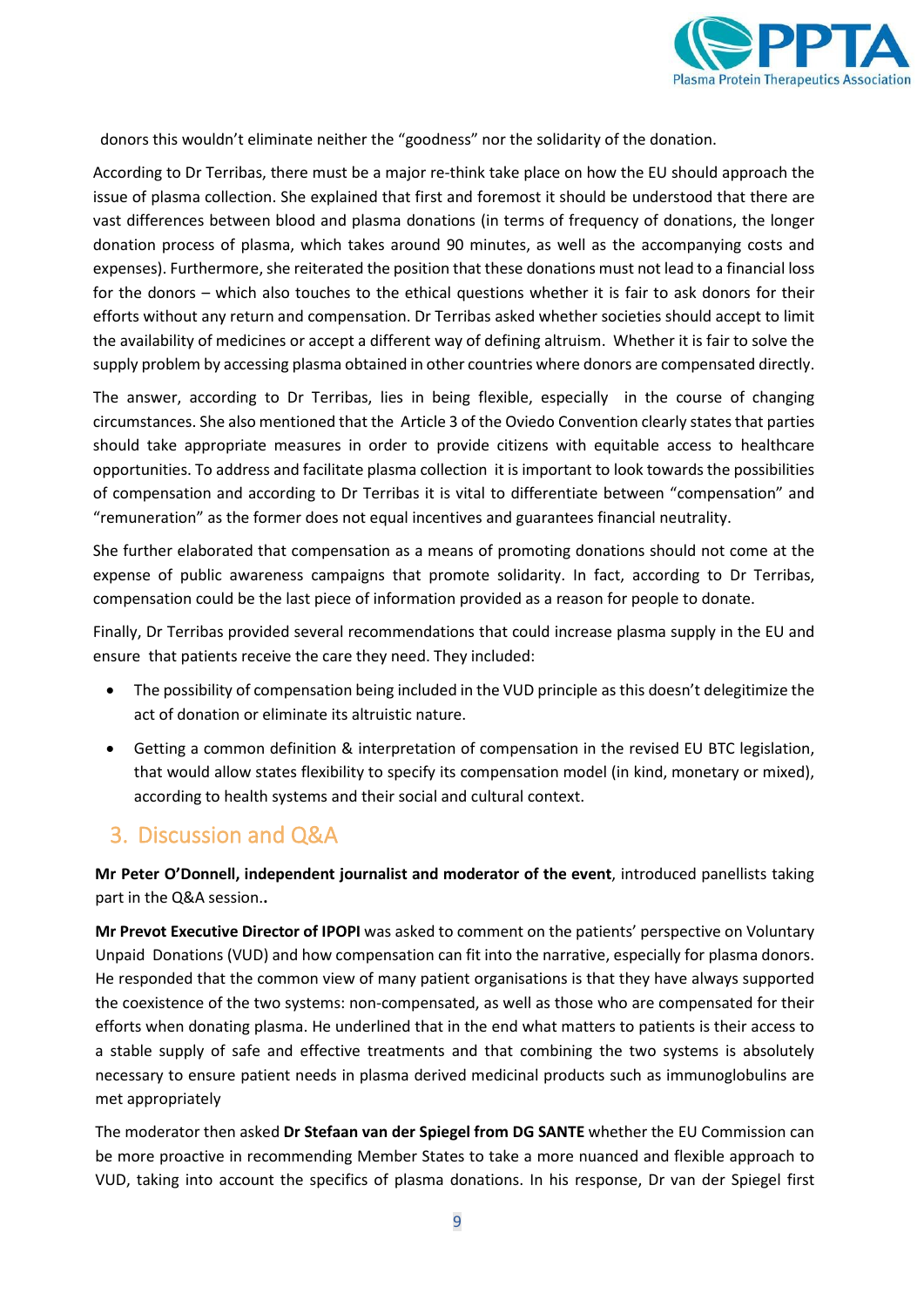

pointed to the legal basis and Commission's mandate for (the revision of) the BTC directives which is setting high standards for safety and quality of substances of human origin (Article 168(4)(a) of the Treaty on the Functioning of the European Union). Nevertheless, ensuring access to therapies for patients who need them is also a safety topic. To achieve that however, the EU needs to be able to collect enough plasma on its own, and the way to achieve results is up to Member States. On top of that there are additional concerns regarding an increase in demand, costs of reimbursement, etc. making the topic very complex and stretching somewhat out of this Commission's mandate. Mr van der Spiegel mentioned that there are currently ambiguities in Member States' approach to compensation as part of the VUD principle, which calls for additional clarity in the future.

Mr O'Donnell then gave the word **to Ms Catherine Hartmann, Executive Director of the European Blood Alliance**, asking her whether there should be a distinction made between donating blood and donating plasma, given the associated differences in time spent donating and related inconveniences. In her answer, she highlighted that a survey have shown that some donors did not know whether they were donating blood or plasma, therefore according to her making the related inconveniences somewhat not relevant. She further declared that the time difference between the two boils down to around 30 minutes in total.

Ms Hartmann made the argument that fixed-rate compensation could not work as different donors would have different needs for compensation, based on their own personal circumstances. She further highlighted that the EBA is fully supportive of ethical forms of compensation for donations that do not lead to financial gain but stands firmly against any fixed-rate mechanisms as they might end up financially benefiting some individuals, thereby breaching the Oviedo Convention's principle of financial neutrality.

The moderator then approached **Mr Maarten Van Baelen, Executive Director of PPTA**, for his organisation's position on the BTC legislation. He explained that according to PPTA's views, plasma donors are not employees and are not paid, but should rather be compensated for their efforts, according to the principles laid out in, for example, article 12 of the tissues and cells directive<sup>[3](#page-9-0)</sup>, the Nuffield Guide <sup>[4](#page-9-1)</sup>and the DH BIO Guide<sup>[5](#page-9-2)</sup> on prohibition of financial gain, with final conditions being set by Member States. He underlined that compensation for efforts is perfectly in line with the altruistic focus of donations and pointed to the DH BIO guide<sup>[6](#page-9-3)</sup> which allows for a form of fixed-rate allowance under specific national law. According to Mr Van Baelen, most EU Member States<sup>[7](#page-9-4)</sup> already provide some form of compensation for donors, all in line with the principles of VUD. Some countries apply fixed-rate allowances, others reimburse specific expenses or compensate with time off from work, tax reductions,

<span id="page-9-0"></span><sup>&</sup>lt;sup>3</sup> Directive 2004/23/EC of the European Parliament and of the Council of 31 March 2004 on setting standards of quality and safety for the donation, procurement, testing, processing, preservation, storage and distribution of human tissues and cells - [https://eur-lex.europa.eu/legal](https://eur-lex.europa.eu/legal-content/EN/TXT/?uri=celex:32004L0023)[content/EN/TXT/?uri=celex:32004L0023](https://eur-lex.europa.eu/legal-content/EN/TXT/?uri=celex:32004L0023)

<span id="page-9-1"></span><sup>4</sup> Nuffield Council on Bioethics - Human bodies: donation for medicine and research

https://www.nuffieldbioethics.org/publications/human-bodies-donation-for-medicine-and-research

<span id="page-9-2"></span><sup>5</sup> Committee on Bioethics (DH-BIO) - Guide for the implementation of the Principle of Prohibition of Financial Gain with respect to the human body and its parts, as such, from living or deceased donors (articles from 20 to 28) https://rm.coe.int/guide-for-the-implementation-of-the-principleof-prohibition-of-financ/16807af9a3

<span id="page-9-3"></span><sup>6</sup> Idem

<span id="page-9-4"></span><sup>&</sup>lt;sup>7</sup> "Thirteen Member States (BG, CZ, DE, EE, FI, IE, HU, LT, LU, LV, NL, PL, RO) reported having guiding principles regarding the possibility of giving compensation to donors of blood and blood components" p.7 and Figure 1

Commission staff working document on the implementation of the principle of voluntary and unpaid donation for human blood and blood components as foreseen in Directive 2002/98/EC on setting standards of quality and safety for the collection, testing, processing, storage and distribution of human blood and blood components and amending Directive 2001/83/EC. https://eur-lex.europa.eu/legalcontent/en/TXT/?uri=CELEX:52016SC0130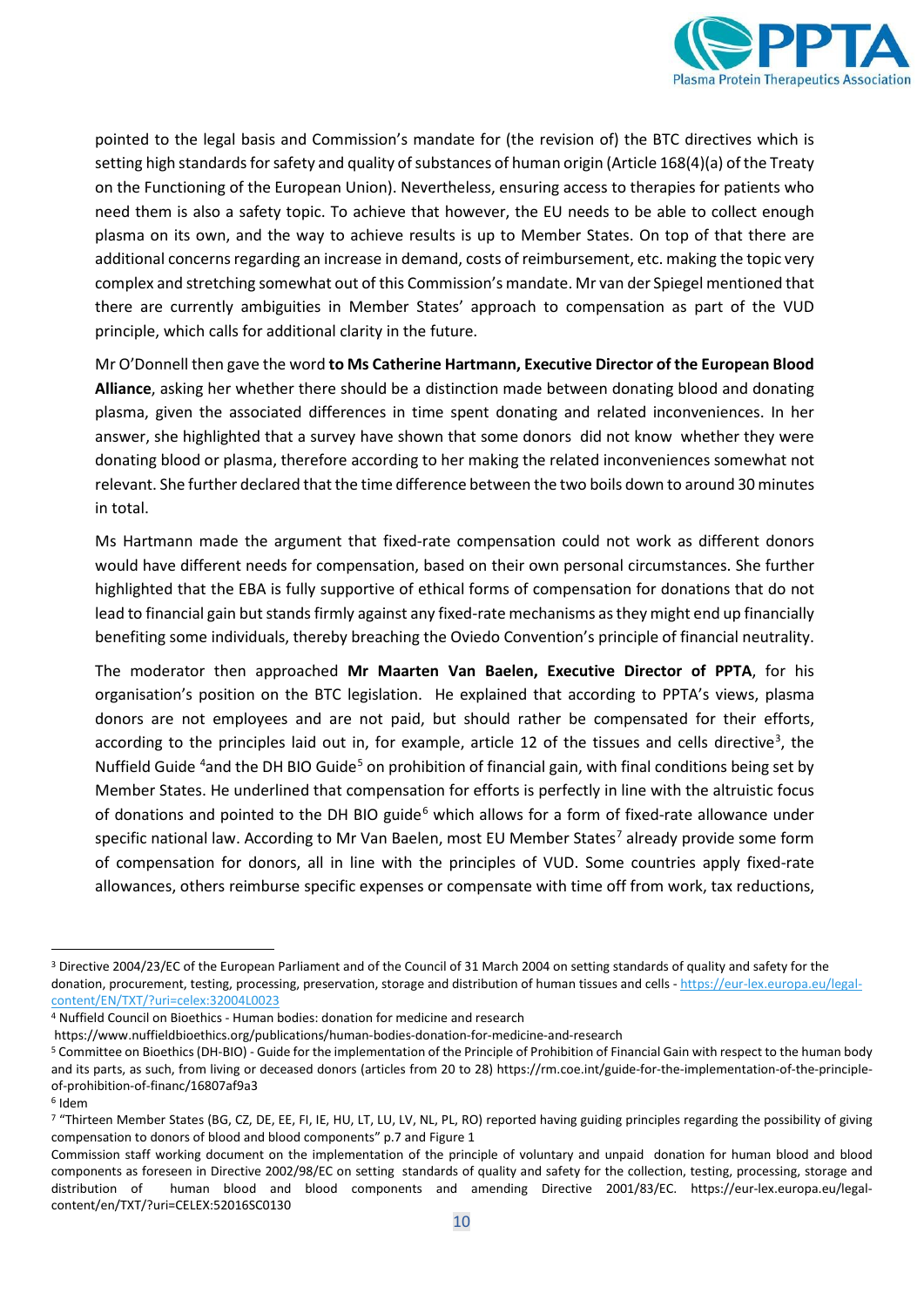

vouchers or by other means<sup>[8](#page-10-0)</sup> but what matters is that all these forms are ultimately altruistic-focused incentives for those already motivated to donate. Yet, according to Mr van Baelen, compensation as a direct allowance, to compensate for expenses and inconveniences relate to the donation, seems to be by far the most efficient approach when it comes to increasing plasma collection.<sup>[9](#page-10-1)</sup>

Following up, Mr O'Donnell asked **Dr Karin Magnussen, Medical Committee Chairwoman of IFBDO/FIODS**, her opinion on the compatibility of a well-regulated financial compensation model with the VUD principle for plasma donors. She agreed with Ms Hartmann that no such compatibility can exist and that according to EBA there is no difference between blood and plasma donors when it comes to donations. Furthermore, she underlined that there is no good reason to introduce financial compensation for either.

The moderator then brought in **MEP Radka Maxová** in the conversation, asking her how patients and donors can make their voices heard in the upcoming revision of the BTC legislation and can their interests be represented by policy makers. MEP Maxová explained that there have already been extensive consultations with key stakeholders prior to the legislation's future submission to Parliament, but underlined that whoever is chosen as rapporteur for the file will have a duty to reach out to everyone in order to find a commonly beneficial solution.

On the topic of sustainable plasma supply, Mr O'Donnell approached **MEP Deirdre Clune**, asking her of her opinion on the role of donor motivation and whether it would be possible to find a better definition of VUD that includes compensation for blood and plasma donors. MEP Clune stated that the most important thing is to follow already existing guidelines on compensation, while simultaneously increasing the number of donations in Europe to sever the bloc's reliance on foreign-imported plasma. One possible way to achieve that, she explained, could be by finding a good balance that fits into the already existing definitions of compensation, as well as raising awareness to boost donations.

Coming back to **Mr Montrasio and Mr Forde**, the moderator asked whether there is a need to review already existing guidelines in light of new developments and technological breakthroughs **Mr Montrasio** explained that conventions like the Oviedo Convention have specific mechanisms for revising their texts, based on well-documented scientific texts and data. He also stated that in most cases, when it comes to human rights, technological advances can rarely change definitions and understandings and that so far, no governments have explicitly stated their desire to change the Convention.

Speaking about the potential need to change Council of Europe / EDQM Recommendations and Guides, where related to VNRBD, and the evident need for more plasma, **Mr Forde** underlined that the EDQM's "Blood Guide" has a specific standard which refers to the principles set out in the Oviedo convention that states that measures should be taken to promote VNRBD – and that this standard remains relevant today, as it also serves as a central principle of the CD-P-TS. The definition of VNRBD provided for in Council of Europe Recommendation 95(14) which supports this standard is also endorsed by the WHO, IFBDO/FIODS and governments around the world. He further explained that there have been no immediate changes that would necessitate the text's adaptation and that the current guidelines do not exclude direct reimbursement and compensation of costs related to a donation as long as they do not

<span id="page-10-0"></span><sup>&</sup>lt;sup>8</sup> Figure 1, Commission staff working document on the implementation of the principle of voluntary and unpaid donation for human blood and blood components as foreseen in Directive 2002/98/EC on setting standards of quality and safety for the collection, testing, processing, storage and distribution of human blood and blood components and amending Directive 2001/83/EC. https://eur-lex.europa.eu/legalcontent/en/TXT/?uri=CELEX:52016SC0130

<span id="page-10-1"></span><sup>9</sup> Vintura White Paper: Key economic and value considerations for plasma-derived medicinal products (PDMPs) in Europe. <https://bit.ly/VINTURA> (figure 10)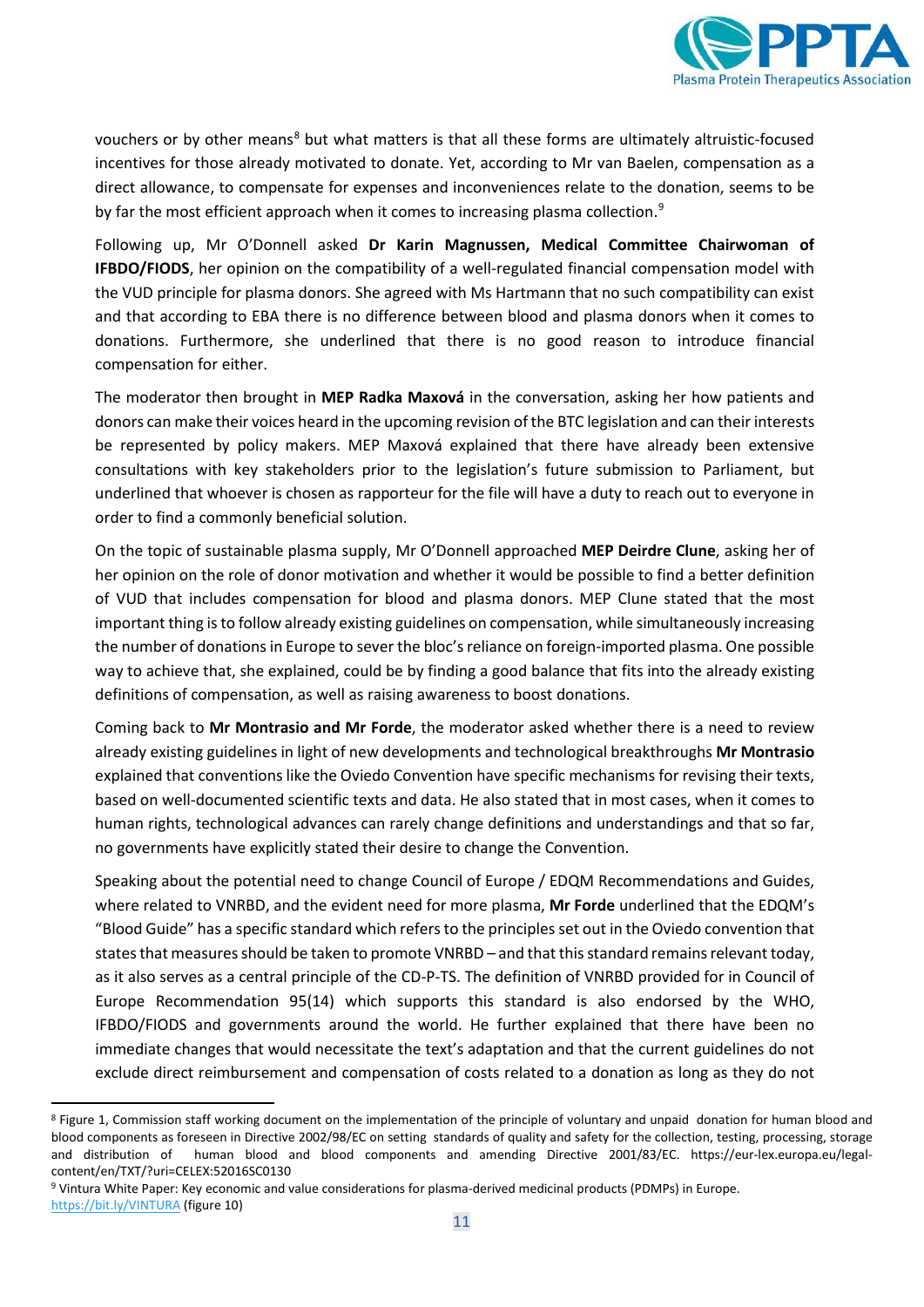

breach the principle of financial neutrality.

Mr O'Donnell then opened the floor for a discussion between the panellists and speakers. Ms Hartmann raised the point that definitions of VUD between the different parties are not aligned and that the existence of compensation in some EU member states makes it harder to implement a purely nonrenumerated form of donations across the bloc. She also affirmed that according to the EBA the only way to ensure the safety of donors and patients is to invest more in the public sector as its sole reason to exist is to provide services, while, according to her, private enterprises can close down at the behest of their shareholders.

Mr Van Baelen also joined the discussion, stating that while it is good to see that the public sector is willing to increase plasma collection, however the public sector already had that objective and there has hardly reached any increase in plasma collection for the past 20 years. Meanwhile, the private sector, wherever it is allowed to compensate its donors, collects more and more plasma to meet the growing clinical need of patients. <sup>[10](#page-11-0)</sup> He explained that PPTA is advocating for the co-existence of private and public entities in the field to boost plasma collection, but that, unfortunately, this still remains impossible in many EU countries.

Mr Johan Prevot, speaking on behalf of patients' organisations within the Platform of Plasma Protein Users (PLUS) , stated that a lot of the debates surrounding the BTC revision, sound much like the debates held back during the adoption of the Blood Directive in 2001 and remain very philosophical or whether donors donate for altruism or not. He explained that patients need solutions which require change – and that the current system obviously doesn't work for those who need it the most, since the EU is increasingly relying on plasma from the US. He reminded the audience and the panel that plasma donors can donate far more frequently, that their donations yield a greater amount of product compared to blood donations and yet EU's current capabilities are still not enough. Today, the EU relies on plasma from the U.S. for about 30 percent of its need. This dependency is now negatively impacting patient access to immunoglobulins. Mr Prevot underlined the need for a more collaborative approach, evidenced by the fact that whatever the EU has been doing for the past 20 years that has been, in the end, obviously not effective. He called for a patient-centred approach that leads to tangible solutions which would ultimately increase plasma donations and allow easier access to life-saving medical treatment.

*To conclude the Q&A session, Mr Peter O'Donnell gave the floor to the speakers and panelliststo present their takeaway remarks and their ideas for potential solutions to the previously discussed issues.*

Dr Stefaan van der Spiegel underlined that it is vital to have sufficient supply for patients to be able to access therapies and at the same time ensure safety of donors. Furthermore, he explained that while VUD certainly plays a role, it is not the only solution – both the public and the private sector have a role

<span id="page-11-0"></span>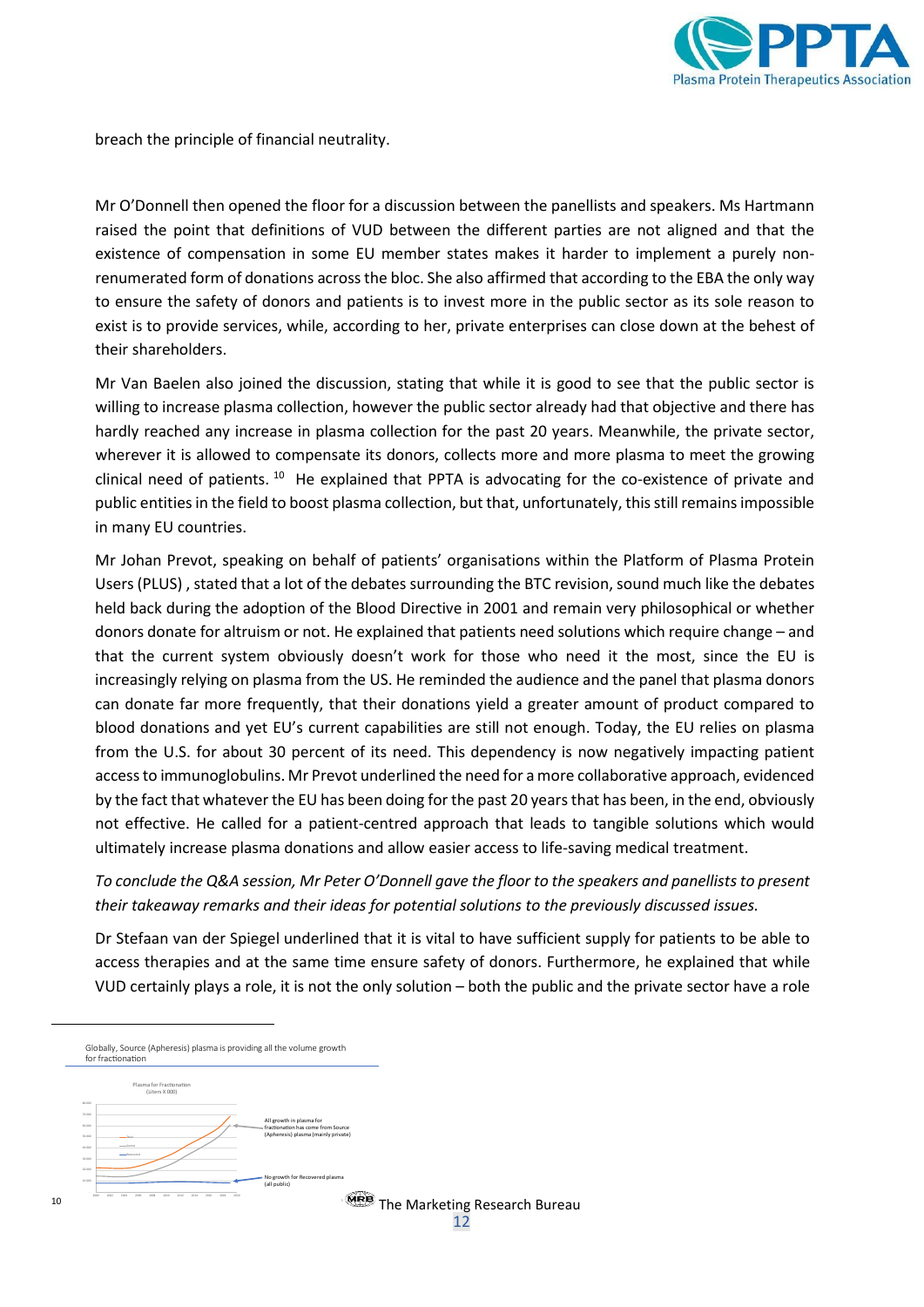

to play and must be able to step up to satisfy the needs of patients. It is up to the Member States' authorities to decide what role each sectors play within their country, and the Commission and EU legislation respect that.

Dr Karin Magnussen stated that if given the chance, the public sector can supply sufficient plasma to European patients through public fundings.

Ms Catherine Hartmann highlighted that everyone agreed with the fact that the EU needs to become self-sufficient in terms of plasma and that the rate of donations must be increased but that must be done by public entities. According to EBA, Blood services have witnessed $^{11}$  $^{11}$  $^{11}$  in the 90ies, that commercial plasma suppliers entering and leaving the market have left some blood systems disrupted, both in terms of donor bases and supply.

Dr Núria Terribas stated that it is obvious from this discussion that the EU has a very big problem related to this question and that since for the past 20 years there has barely been any progress perhaps it is time for a change in approach that delivers justice to patients and donors.

Mr Richard Forde highlighted the need for a self-sufficiency in supply and pointed to the role that VUD plays as a main principle– but stated that they are many other aspects such as: optimal use of medicines, optimal use of PDMPs and appropriate diagnosis of patients –

Mr Lorenzo Montrasio pointed to the successes of the current regulatory framework – the ensuring of a safe environment and the fact that the clinical needs of most patients eligible for the indications of blood derived medicinal products are satisfied by the current blood system and other therapeutic alternatives. That, however, does not mean that there isn't a need for improvements provided that the need to increase the availability of human blood products does not lead to competition between the right of patients to access the products they need and the right of donors to respect for dignity and human rights.

Mr Johan Prevot stated that the best way forward is to have a Blood Directive that takes stock of the past 20 years, that looks at best practices from around the EU, that better defines blood and plasma, recognizing the differences between them, that encourages coexistence between the public and private sector, allowing flexibility to Member States and letting them find the solutions that fit them best. He again called for a more patient-centred Blood Directive that takes into account their interests.

MEP Radka Maxová called for more dialogue and more cooperation between different stakeholders and institutions.

Mr Maarten Van Baelen stressed the fact that there is more critical to the discussion than compensation alone, but in order to drive plasma collection up, it is critical to clarify in a future Blood Directive that compensating plasma donors by using a fixed-rate allowance is compatible with the VUD principle<sup>12</sup>, and noted that the Council of Europe Guide on interpreting the principle of prohibition of financial gain clearly mentions the term "fixed-rate compensation scheme". He mentioned that similar terms are also

<span id="page-12-0"></span><sup>&</sup>lt;sup>11</sup> According to Prof. Dr. Philippe Vandekerckhove, CEO of the Flemish Red Cross and Sanquin in the Netherlands.

<span id="page-12-1"></span><sup>12</sup> This approach is considered ethically acceptable by bioethical bodies such as the Council of Europe Committee on Bioethics (DH-BIO) and the Nuffield Council on Bioethics Nuffield Council on Bioethics - Human bodies: donation for medicine and research <https://www.nuffieldbioethics.org/publications/human-bodies-donation-for-medicine-and-research>

Committee on Bioethics (DH-BIO) - Guide for the implementation of the Principle of Prohibition of Financial Gain with respect to the human body and its parts, as such, from living or deceased donors (article 23, 24) https://rm.coe.int/guide-for-the-implementation-of-the-principle-ofprohibition-of-financ/16807af9a3